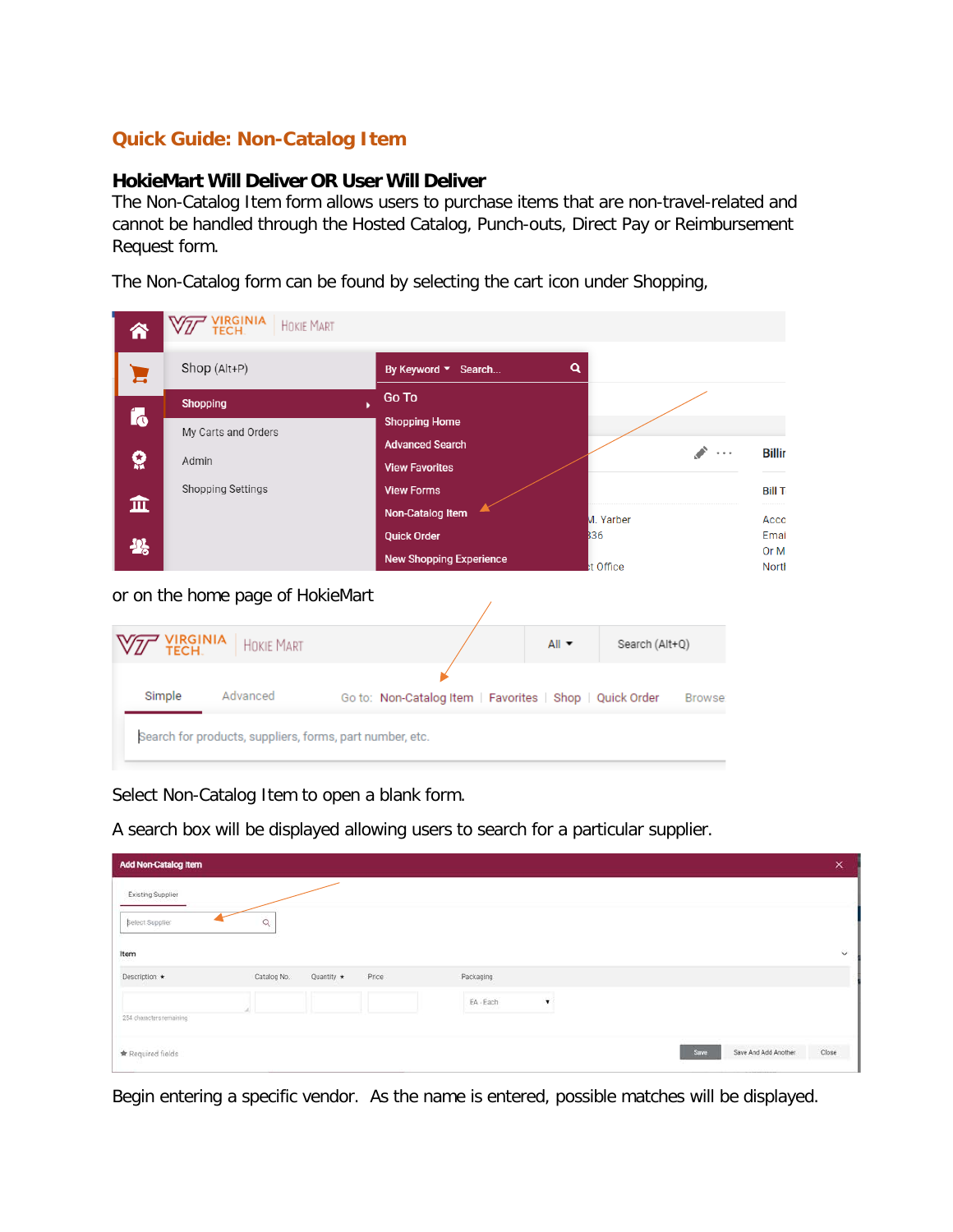| <b>Add Non-Catalog Item</b>                                                    |         |       |           |                          |  |      |                      | $\times$  |
|--------------------------------------------------------------------------------|---------|-------|-----------|--------------------------|--|------|----------------------|-----------|
| <b>Existing Supplier</b>                                                       |         |       |           |                          |  |      |                      |           |
| XQ<br>New River Of                                                             |         |       |           |                          |  |      |                      |           |
| New River Office Supply Inc                                                    |         |       |           |                          |  |      |                      | $\ddot{}$ |
| Community Foundation of the New River Valley                                   | itity ★ | Price | Packaging |                          |  |      |                      |           |
| First Team Nissan of the New River Valley                                      |         |       |           |                          |  |      |                      |           |
| Women's Resource Center of the New River Valley Inc<br>204 CRIMINATES FRIMANNO |         |       | EA - Each | $\overline{\phantom{a}}$ |  |      |                      |           |
| * Required fields                                                              |         |       |           |                          |  | Save | Save And Add Another | Close:    |

Select the desired supplier.

Note: If the supplier you are looking for is not available, please see the section on Adding New Supplier/Address.

Next:

- Enter Product Description of the item(s) being purchased.
- Enter Catalog No. when available.
- Enter desired Quantity (cannot be zero **0**).
- Enter a Price for the item(s). A dollar amount must be provided.
- From the drop-down menu, choose Packaging option if known (EA, LO, PK, etc.).

| Add Non-Catalog Item                                                                |             |                  |                               |                                             |      |                      | $\times$       |
|-------------------------------------------------------------------------------------|-------------|------------------|-------------------------------|---------------------------------------------|------|----------------------|----------------|
| <b>Existing Supplier</b>                                                            |             |                  |                               |                                             |      |                      |                |
| New River Office Supply Inc.                                                        | $\times$ a  |                  | New River Office Supply Inc X |                                             |      |                      |                |
| <b>Fulfillment Address</b>                                                          |             |                  |                               | <b>Distribution Methods</b><br>$\checkmark$ |      |                      | $\overline{ }$ |
| Order Address 2 . 2605 Research Center Dr, Blacksburg, Virginia 24060 United States |             |                  |                               |                                             |      |                      |                |
| Item                                                                                |             |                  |                               |                                             |      |                      | $\checkmark$   |
| Description $\star$                                                                 | Catalog No. | Quantity $\star$ | Price                         | Packaging                                   |      |                      |                |
| Legal size Paper                                                                    | pp-ct-55    | 1.               | 15.00                         | RM - Ream                                   |      |                      |                |
| 238 characters remaining                                                            |             |                  |                               |                                             |      |                      |                |
| * Required fields                                                                   |             |                  |                               |                                             | Save | Save And Add Another | Close          |

When only one item is to be ordered,

- Click Save
- User will now be in the Home Screen of HokieMart.
- Click on the shopping cart icon in the upper right-hand corner of the screen to access the draft cart.